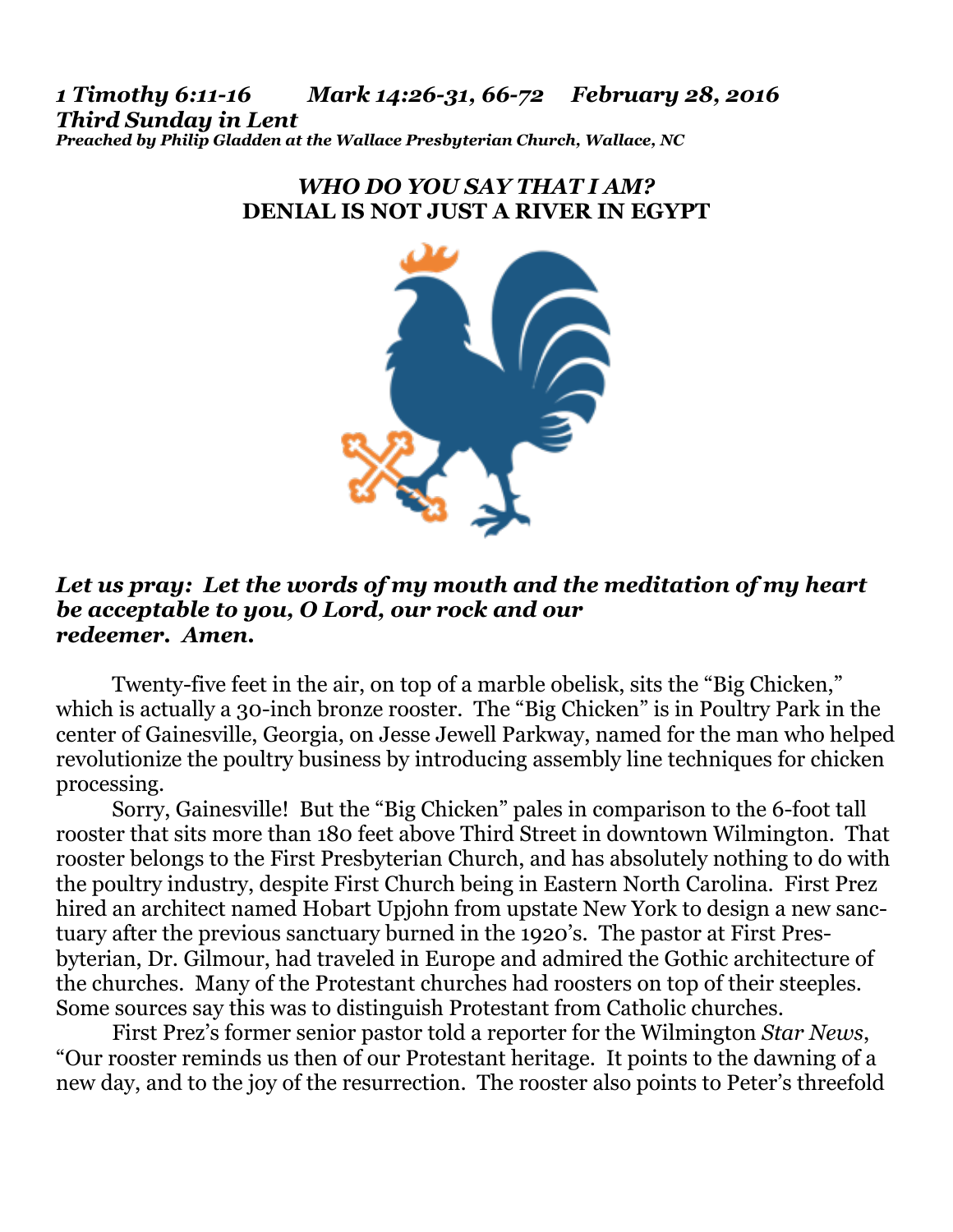denial of Christ 'before the cock crows,' and so is a reminder to us not to deny our Lord."<sup>1</sup>

 Look at the upper left hand corner of the front page of today's worship bulletin. Usually you will see the seal of the Presbyterian Church (U.S.A.). Today you'll find a blue rooster clutching a cross. This rooster is the symbol of the Manhattan Presbyterian Church in Manhattan, Kansas. As the church website explains, "Simply put it is a picture of God's grace to sinners. It is an image of Peter's failure and Jesus Christ's triumph. The Church is not just a community of people, but a story of sinners communing with their Savior despite their failure and because of His death on the cross... This is not a symbol from God's perspective, but a symbol from our perspective. Our grasping onto the cross does not negate the reality that God has an unbreakable grasp on His children. Rather, it shows me my failure to live rightly and at the same time it shows me the only hope for my sinful heart: the cross of Jesus Christ. . . If our faith is in Christ then we share in the story of Peter's denial of Jesus."2

 Country singer and song-writer Pam Tillis co-wrote and released a song in 1993 in which she sings, "Just call me Cleopatra everybody, 'cause I'm the queen of denial." Sad to say, the disciple Peter might be called the "king of denial" — and, as the sermon title says, "denial is not just a river in Egypt." In fact, denial — Peter's denial — plays a key role in the story of Jesus' suffering and death.

 When I'm reading and studying a scripture lesson and preparing a sermon, I often find it very helpful to do what is called a "key word study." Key words can give you a clue to the most important themes and meanings of the Bible story. Since today's story is about Peter denying even knowing Jesus, it should be no surprise that a key word, if not *the* key word, is "deny." In a "key word study," you look up the key word in a concordance and note how that word is used in other Bible stories.

 It just so happens that this key word — "deny" — is used in just two stories in Mark's gospel, in chapter 8 and again here in chapter 14. The word we translate "deny" can mean "disown, renounce claim to." Listen to how the word "deny" is used in Mark's stories:

 \* In Mark 8, the story we heard two weeks ago, Jesus asks the crucial question, "Who do you say that I am?" Peter himself gives the right answer, "You are the Messiah." However, when Jesus begins to teach his disciples about his suffering and dying, Peter takes Jesus aside and rebukes him. But Jesus, in turn, rebukes Peter. Then he calls the crowd together with his disciples and says to them, "If any want to become my followers, let them *deny* themselves and take up their cross and follow me." (Mark 8:334)

 \* We don't come across that word "deny" again until today's story from Mark 14. Here's the dialogue between Jesus and Peter:

 Jesus said to Peter, "Truly I tell you, this day, this very night, before the cock crows twice, you will *deny* me three times."

 But Peter said vehemently, "Even though I must die with you, I will not *deny* you."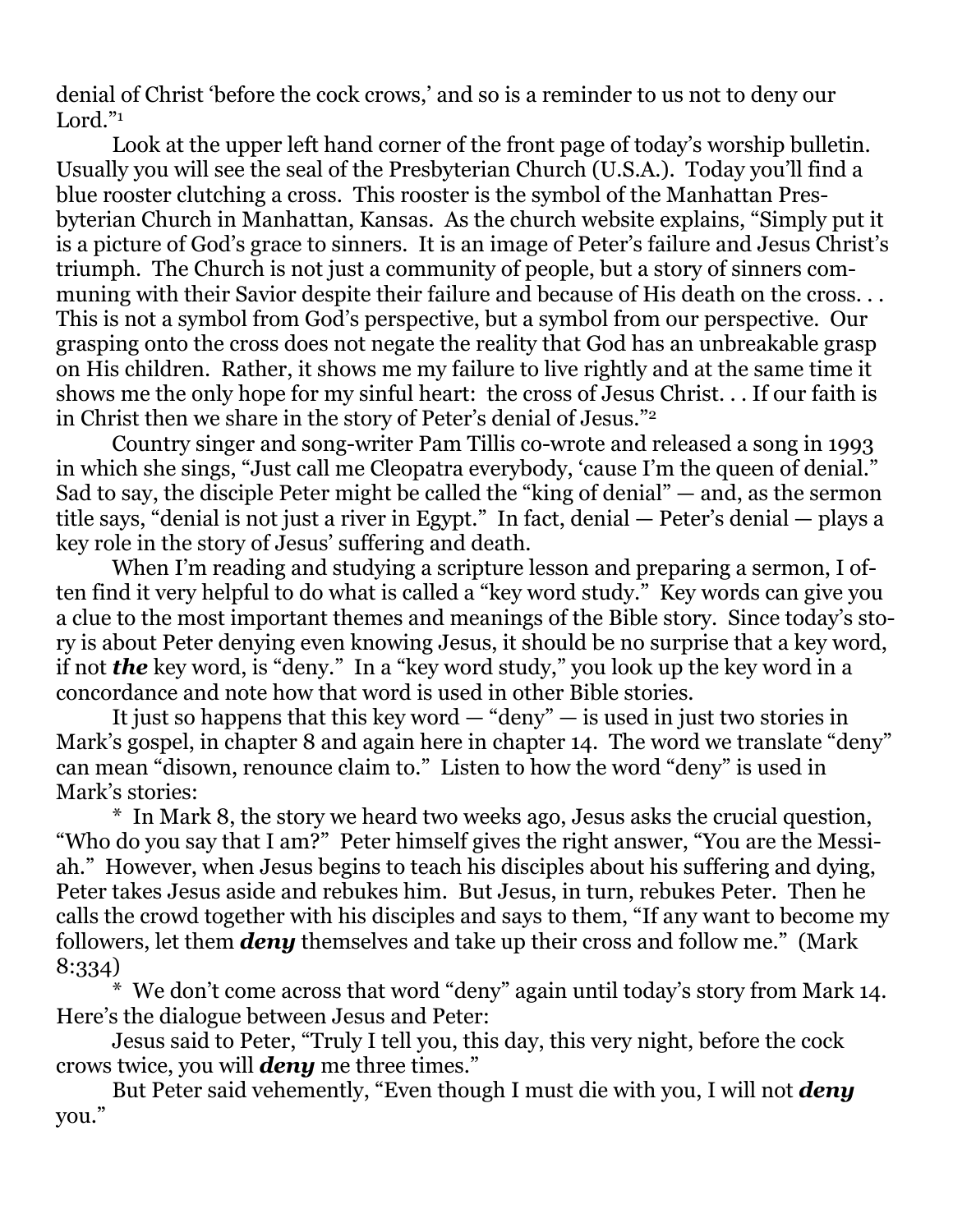Later in the story, that word  $-$  "deny"  $-$  rears its ugly head once again:

 One of the servant-girls stared at Peter and said, "You also were with Jesus, the man from Nazareth." But Peter *denied* it, saying, "I do not know or understand what you are talking about."

 The servant-girl began again to say to the bystanders, "This man is one of them." But again Peter *denied* it.

 After the cock crowed for the second time, Peter remembered that Jesus had said to him, "Before the cock crows twice, you will *deny* me three times."

 How significant that Jesus teaches his disciples that if we want to follow him, we must deny ourselves. But, when Peter had the chance to follow Jesus there in the courtyard by the fire, Peter didn't deny himself — he denied Jesus.

 Dietrich Bonhoeffer, who lost his life in a Nazi prison camp precisely because he did not deny Jesus, knew something first-hand about the relationship between discipleship and the cross. In a devotion, after quoting Jesus who said, "If anyone would come after me, he must deny himself," Bonhoeffer writes, "Just as Peter, in denying Christ, said, 'I do not know the man,' so also should each disciple say this to herself or himself. Self-denial can never be defined as some profusion — be it ever so great — of individual acts of self-torment or of asceticism. It is not suicide, since there, too, a person's self-will can yet assert itself. Self-denial means knowing only Christ, and no longer oneself. It means seeing only Christ, who goes ahead of us, and no longer the path that is too difficult for us. Again, self-denial is saying only: He goes ahead of us; hold fast to him."3

 To my knowledge, I've never point-blank denied Jesus as Lord and Savior — at least, not the way Peter did as he was warming himself by the fire in the high priest's courtyard. Have you? Have you ever said to someone who asked you about Jesus Christ, "I don't know or understand what you are talking about. I don't know the man"?

 And yet, if I wag my finger at Peter for being the king of denial, then the old saying is true — "There are four fingers pointing back at me!" How many times do we deny Jesus, not by what we say, but by what we don't say? When we don't speak up and say the right thing? How many times do we deny Jesus, not by what we do, but by what we don't do? When we don't take a stand, when we don't do the right thing?

 Why did Peter deny even knowing Jesus? More than that, why did Peter call down a curse upon himself there in the courtyard? The Good News Translation has Peter say, "I swear that I am telling the truth! May God punish me if I am not! I do not know the man you are talking about!"

 Why did Peter deny Jesus? It comes down to fear and self-preservation. Peter is remembered as the impetuous disciples, the man who spoke and acted before he thought about what he was doing. But Peter must have made the calculations there in the courtyard. If Jesus was on trial for his life upstairs before the religious leaders, then he, Peter the lead disciple, might be next!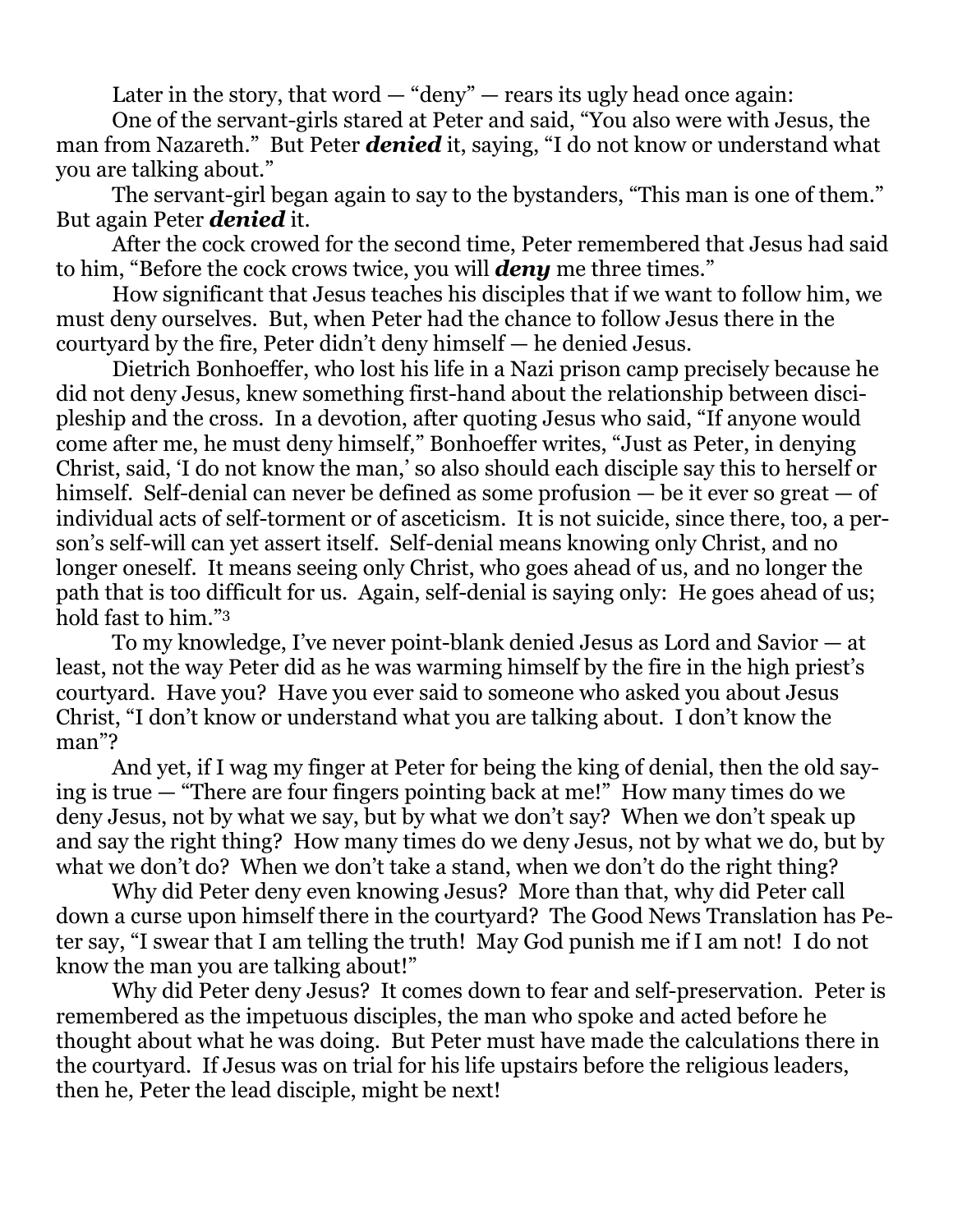And that, my friends, keeps this story from being just an interesting tale from the Bible and the chance to shake our heads and "tsk-tsk" Peter for his unfaithfulness to Jesus. Whenever we put ourselves before Jesus — whenever we get ahead of Jesus on this life journey — whenever we deny knowing Jesus, especially in what we *don't* say and *don't* do, we need to find a rooster somewhere and take a good, long look and be reminded, as Rev. Ernie Thompson said, "not to deny our Lord."

 Our second hymn today, "Ah, Holy Jesus," brings this story of Peter's denial to a very personal level. Its author, Johann Heermann, wrote the hymn in the midst of very difficult times. Heermann was the only one of five children to survive to adulthood. He had to quit his university studies because of an eye infection. In 1613, a town near where he was serving as a minister was struck by the plague. Three years later, fire nearly destroyed the town where he lived and ministered. His wife died in 1617. The Thirty Years' War began in 1618. He developed severe throat problems in 1623 that affected his ability to preach. Between 1629 and 1634, his town was raided four times. He lost almost everything he owned and was almost killed several times.4

 Heermann wrote "Ah, Holy Jesus" in 1630, in the midst of these trying times. But, as one person has said, instead of asking "Why me?" Heermann asked "Why thee?" "In 'Ah, Holy Jesus,' he asks why Jesus had to suffer. Who was responsible for Jesus' death? His answer was that he, Johann Heermann, was responsible."5

> *Who was the guilty? Who brought this upon thee? Alas, my treason, Jesus, hath undone thee! 'Twas I, Lord Jesus, I it was denied thee; I crucified thee.*

 As someone has rightly pointed out, "'Ah, Holy Jesus' continues to challenge Christians today; pushing us to realize it was our personal sins that put Jesus on the cross. And beyond that, Heermann's hymn points us to a proper response, beautifully reminding us that Jesus' death for our salvation calls for us to adore and worship him."6

> *Therefore, kind Jesus, since I cannot pay thee, I do adore thee, and will every pray thee, think on thy pity and thy love unswerving, not my deserving.*

 As serious as it was in Peter's life and is in our lives, thank God denial is not the final word. As Rev. Thompson said about the rooster atop First Prez, "It points to the dawning of a new day, and to the joy of the resurrection." Yes, Peter denied Jesus three times, but Jesus didn't reject him. In fact, later on, after the resurrection, Jesus asked Peter three times, "Do you love me?" Then he gave Peter a job to do — "Feed my sheep."